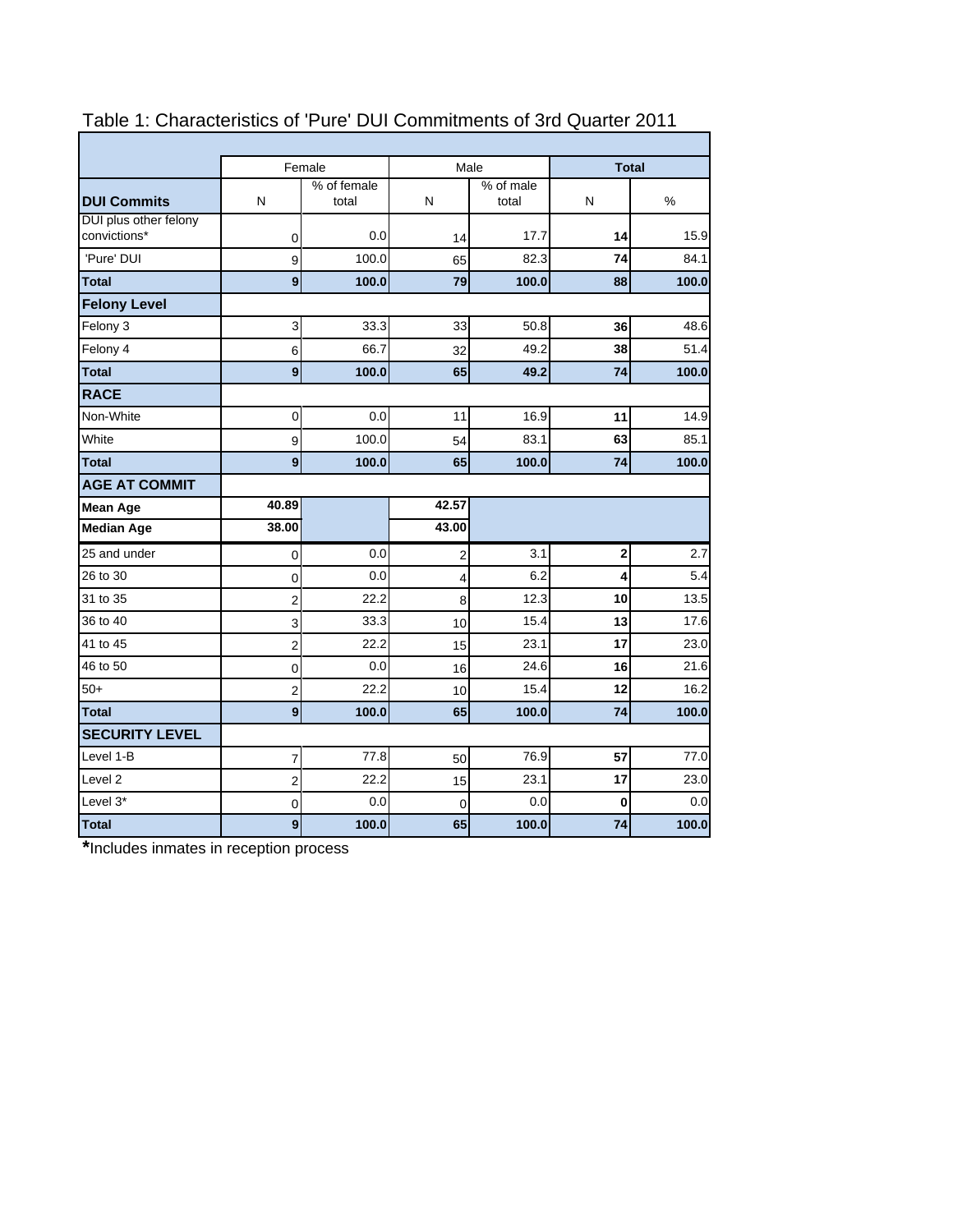|                                               |                | Female               | Male           |                    |                         | <b>Total</b> |
|-----------------------------------------------|----------------|----------------------|----------------|--------------------|-------------------------|--------------|
| 'Pure' DUIs by County of<br><b>Commitment</b> | N              | % of female<br>total | N              | % of male<br>total | N                       | $\%$         |
| <b>BUTLER</b>                                 | $\Omega$       | 0.0                  | 3              | 4.6                | $\overline{\mathbf{3}}$ | 4.1          |
| <b>CLERMONT</b>                               | 1              | 11.1                 | $\overline{2}$ | 3.1                | 3                       | 4.1          |
| <b>CUYAHOGA</b>                               | 1              | 11.1                 | 7              | 10.8               | 8                       | 10.8         |
| <b>FRANKLIN</b>                               | 0              | 0.0                  | 7              | 10.8               | 7                       | 9.5          |
| <b>HAMILTON</b>                               | 0              | 0.0                  | 2              | 3.1                | $\overline{2}$          | 2.7          |
| <b>LORAIN</b>                                 | 0              | 0.0                  | 1              | 1.5                | 1                       | 1.4          |
| <b>PORTAGE</b>                                | $\Omega$       | 0.0                  | $\overline{2}$ | 3.1                | $\overline{2}$          | 2.7          |
| <b>STARK</b>                                  | 0              | 0.0                  | 2              | 3.1                | $\overline{2}$          | 2.7          |
| <b>SUMMIT</b>                                 | 1              | 11.1                 | 3              | 4.6                | 4                       | 5.4          |
| <b>WARREN</b>                                 | 1              | 11.1                 | 3              | 4.6                | 4                       | 5.4          |
| <b>ALL OTHERS</b>                             | 5              | 55.6                 | 33             | 50.8               | 38                      | 51.4         |
| <b>Total</b>                                  | 9 <sub>l</sub> | 100.0                | 65             | 100.0              | 74                      | 100.0        |
| 'Pure' DUIs by Current<br><b>Status</b>       |                |                      |                |                    |                         |              |
| New Admission from Court                      | $\overline{0}$ | 0.0                  | $\overline{2}$ | 3.1                | $\overline{2}$          | 2.7          |
| Admin, Transfer                               | 4              | 44.4                 | 52             | 80.0               | 56                      | 75.7         |
| <b>Returned AWL</b>                           | 1              | 11.1                 | $\overline{2}$ | 3.1                | 3                       | 4.1          |
| <b>IPP</b>                                    | $\overline{2}$ | 22.2                 | 0              | 0.0                | $\mathbf{2}$            | 2.7          |
| <b>Expiration of Stated Term</b>              | 2              | 22.2                 | 4              | 6.2                | 6                       | 8.1          |
| <b>All Others</b>                             | 0              | 0.0                  | 5              | 7.7                | 5                       | 6.8          |
| Total                                         | 9              | 100.0                | 65             | 100.0              | 74                      | 100.0        |

## Table 2: Characteristics of 'Pure' DUI Commitments of 3rd Quarter 2011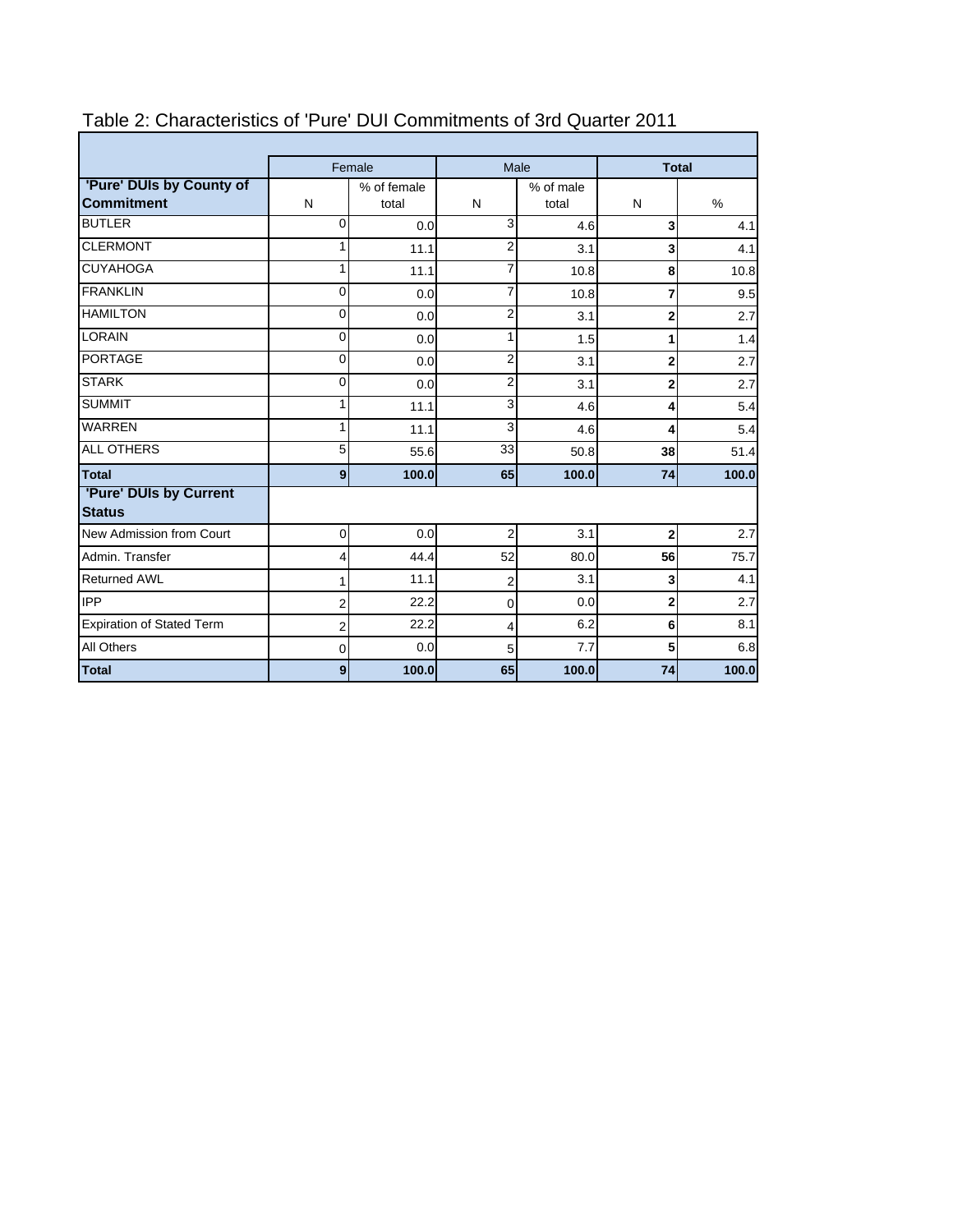| 'Pure' DUIs by Sentence In                                  |                |        |                 |       |                |       |  |
|-------------------------------------------------------------|----------------|--------|-----------------|-------|----------------|-------|--|
| <b>Months</b>                                               |                | Female |                 | Male  | <b>Total</b>   |       |  |
| <b>Mean Sentence</b>                                        | 16.00          |        | 25.42           |       |                |       |  |
| <b>Median Sentence</b>                                      | 12.00          |        | 24.00           |       |                |       |  |
| 1 to 3 (mandatory sentence)                                 | $\overline{O}$ | 0.0    | 2               | 3.1   | $\mathbf{2}$   | 2.7   |  |
| 4 to 6                                                      | 0              | 0.0    | 2               | 3.1   | $\mathbf{2}$   | 2.7   |  |
| 7 to 11                                                     | $\overline{2}$ | 22.2   | $\overline{2}$  | 3.1   | 4              | 5.4   |  |
| 12                                                          | 3              | 33.3   | 12              | 18.5  | 15             | 20.3  |  |
| 13 to 17                                                    | 0              | 0.0    | $\overline{2}$  | 3.1   | $\overline{2}$ | 2.7   |  |
| 18                                                          | $\mathbf{0}$   | 0.0    | 6               | 9.2   | 6              | 8.1   |  |
| 19 to 24                                                    | 1              | 11.1   | 11              | 16.9  | 12             | 16.2  |  |
| 25 to 30                                                    | $\mathbf{1}$   | 11.1   | 4               | 6.2   | 5              | 6.8   |  |
| 31 to 35                                                    | $\mathbf{0}$   | 0.0    | $\mathbf{0}$    | 0.0   | $\mathbf{0}$   | 0.0   |  |
| 36                                                          | 1              | 11.1   | 11              | 16.9  | 12             | 16.2  |  |
| 37 to 47                                                    | 0              | 0.0    | 1               | 1.5   | 1              | 1.4   |  |
| 48 to 59                                                    | $\Omega$       | 0.0    | 7               | 10.8  | $\overline{7}$ | 9.5   |  |
| $60+$                                                       | 1              | 11.1   | 5               | 7.7   | 6              | 8.1   |  |
| <b>Total</b>                                                | $\overline{9}$ | 100.0  | 65              | 100.0 | 74             | 100.0 |  |
| <b>PRIOR INCARCERATIONS</b><br>(includes all offense types) |                |        |                 |       |                |       |  |
| None                                                        | 6              | 66.7   | 27              | 41.5  | 33             | 44.6  |  |
| One                                                         | $\overline{2}$ | 22.2   | $\overline{16}$ | 24.6  | 18             | 24.3  |  |
| Two                                                         | $\mathbf{1}$   | 11.1   | 14              | 21.5  | 15             | 20.3  |  |
| Three or more                                               | $\Omega$       | 0.0    | 8               | 12.3  | 8              | 10.8  |  |
| <b>Total</b>                                                | $\mathbf{g}$   | 100.0  | 65              | 100.0 | 74             | 100.0 |  |

## Table 3: Characteristics of 'Pure' DUI Commitments of 3rd Quarter 2011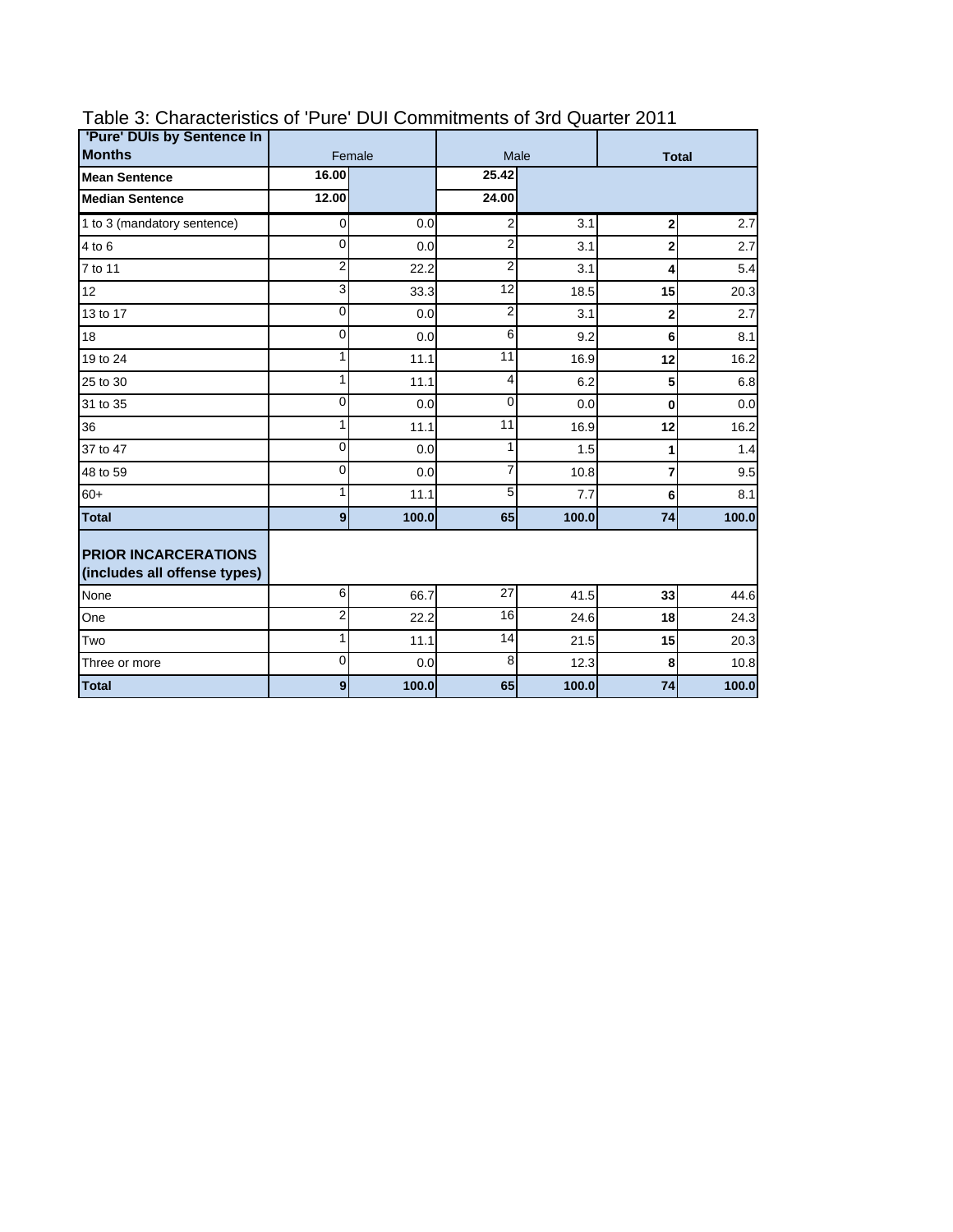| <b>'Pure' DUIs Currently</b><br><b>Incarcerated by Parent</b> |                  |        |                 |       |              |       |  |
|---------------------------------------------------------------|------------------|--------|-----------------|-------|--------------|-------|--|
| Institution*                                                  |                  | Female |                 | Male  | <b>Total</b> |       |  |
| CCI                                                           | 0                | 0.0    | 2               | 3.1   | 2            | 2.7   |  |
| <b>LOCI</b>                                                   | $\mathbf 0$      | 0.0    | 9               | 13.8  | 9            | 12.2  |  |
| <b>MCI</b>                                                    | 0                | 0.0    | 2               | 3.1   | $\mathbf{2}$ | 2.7   |  |
| <b>MANCI</b>                                                  | 0                | 0.0    | 1               | 1.5   | 1            | 1.4   |  |
| <b>ORW</b>                                                    | 9                | 100.0  | 0               | 0.0   | 9            | 12.2  |  |
| SCI                                                           | 0                | 0.0    | 1               | 1.5   | 1            | 1.4   |  |
| <b>HCF</b>                                                    | 0                | 0.0    | 2               | 3.1   | 2            | 2.7   |  |
| PCI                                                           | 0                | 0.0    | 6               | 9.2   | 6            | 8.1   |  |
| <b>RCI</b>                                                    | 0                | 0.0    | 1               | 1.5   | 1            | 1.4   |  |
| <b>MACI</b>                                                   | 0                | 0.0    | 7               | 10.8  | 7            | 9.5   |  |
| <b>CRC</b>                                                    | 0                | 0.0    | $\overline{2}$  | 3.1   | 2            | 2.7   |  |
| <b>FPRC</b>                                                   | 0                | 0.0    | 1               | 1.5   | 1            | 1.4   |  |
| GCI                                                           | 0                | 0.0    | 2               | 3.1   | $\mathbf{2}$ | 2.7   |  |
| <b>LORCI</b>                                                  | 0                | 0.0    | 4               | 6.2   | 4            | 5.4   |  |
| <b>BECI</b>                                                   | 0                | 0.0    | $\overline{11}$ | 16.9  | 11           | 14.9  |  |
| <b>NCI</b>                                                    | $\mathbf 0$      | 0.0    | 14              | 21.5  | 14           | 18.9  |  |
| <b>Total</b>                                                  | $\boldsymbol{9}$ | 100.0  | 65              | 100.0 | 74           | 100.0 |  |

## Table 4: Characteristics of 'Pure' DUI Commitments of 3rd Quarter 2011

\*Includes inmates out to court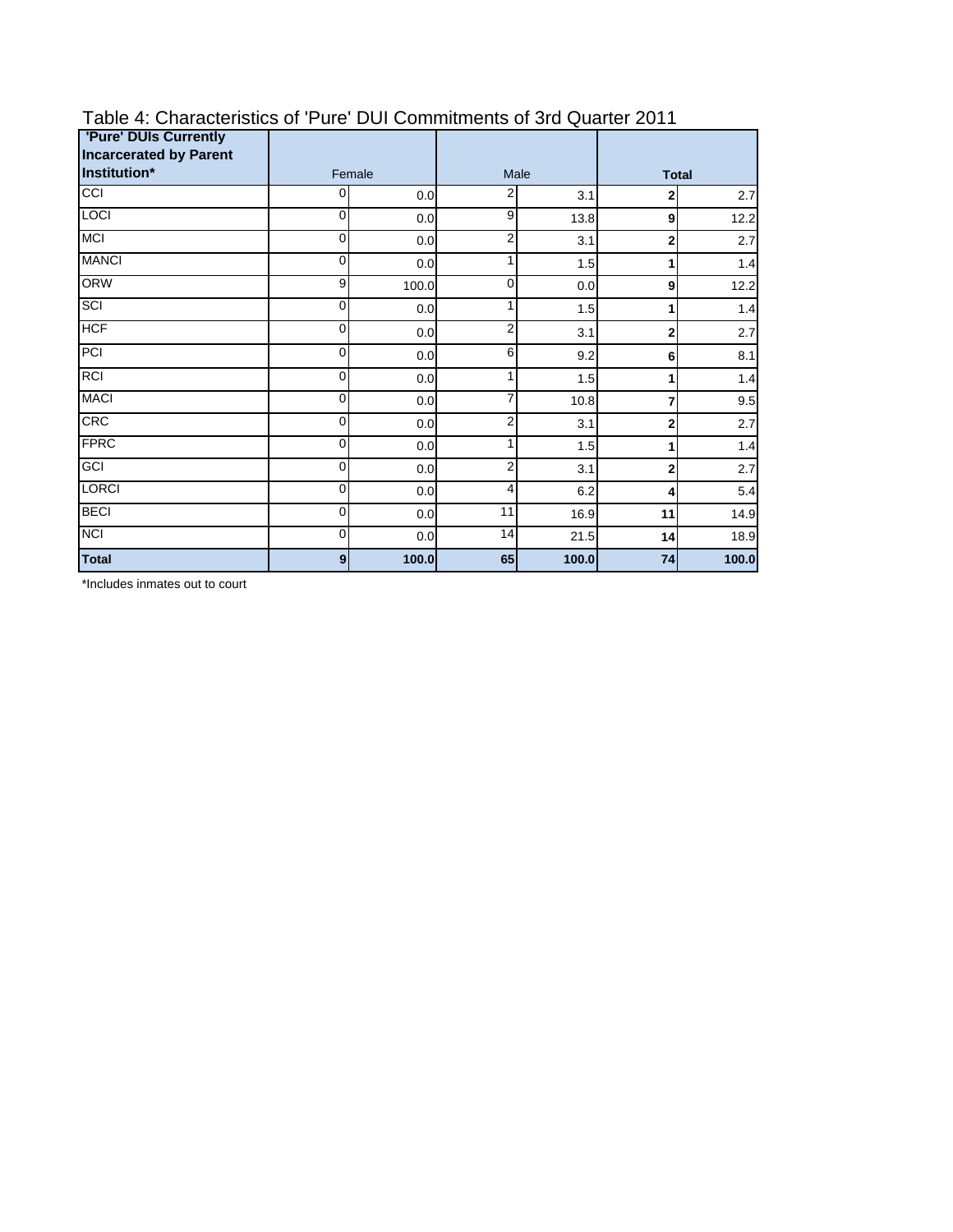|                                                              | <b>STATUS TYPE OF 'PURE' DUI OFFENDERS</b> |                  |                 |                 |                     |      |                |                  |                |                                     |                |      |              |
|--------------------------------------------------------------|--------------------------------------------|------------------|-----------------|-----------------|---------------------|------|----------------|------------------|----------------|-------------------------------------|----------------|------|--------------|
| <b>SELECTED VARIABLES</b>                                    | New Admission from Court                   |                  |                 | Admin. Transfer | <b>Returned AWL</b> |      | IPP            |                  |                | <b>Expiration of Stated</b><br>Term | All Others     |      |              |
| <b>RACE</b>                                                  | $\mathbf N$                                | %                | N               | %               | N                   | %    | $\mathbf N$    | %                | N              | %                                   | N <sub>1</sub> | %    | <b>Total</b> |
| White                                                        | $\mathbf{2}$                               | 3.2              | 49              | 77.8            | 3                   | 4.8  | 2              | 3.2              |                | 6.3                                 |                | 4.8  | 63           |
| Non-White                                                    | $\Omega$                                   | 0.0              |                 | 63.6            | $\mathbf 0$         | 0.0  | $\Omega$       | 0.0              | $\overline{2}$ | 18.2                                |                | 18.2 | 11           |
| <b>TOTAL</b>                                                 | $\overline{2}$                             | 2.7              | 56              | 75.7            | 3                   | 4.1  | $\overline{2}$ | 2.7              | 6              | 8.1                                 |                | 6.8  | 74           |
| <b>SEX</b>                                                   | $\mathbf N$                                | %                | $\mathsf{N}$    | $\%$            | $\mathbf N$         | %    | $\mathbf N$    | %                |                |                                     |                |      |              |
| Female                                                       | 0                                          | 0.0              |                 | 44.4            |                     | 11.1 |                | 22.2             | 2              | 22.2                                |                | 0.0  | 9            |
| Male                                                         | 2                                          | 3.1              | 52              | 80.0            |                     | 3.1  | $\Omega$       | 0.0              |                | 6.2                                 |                | 7.7  | 65           |
| <b>TOTAL</b>                                                 | $\overline{2}$                             | 2.7              | 56              | 75.7            | 3                   | 4.1  | $\overline{2}$ | 2.7              | 6              | 8.1                                 |                | 6.8  | 74           |
| <b>COMMIT COUNTY</b>                                         | N                                          | %                | $\mathsf{N}$    | %               | $\mathsf{N}$        | %    | $\mathbf N$    | %                |                |                                     |                |      |              |
| Major Urban*                                                 | $\overline{2}$                             | 7.4              | 20              | 74.1            |                     | 3.7  | $\Omega$       | 0.0              | 3              | 11.1                                |                | 3.7  | 27           |
| All Others                                                   | 0                                          | 0.0              | 36              | 76.6            | 2                   | 4.3  | $\overline{2}$ | 4.3              | 3              | 6.4                                 |                | 8.5  | 47           |
| <b>TOTAL</b>                                                 | $\overline{2}$                             | $\overline{2.7}$ | 56              | 75.7            |                     | 4.1  | 2              | $\overline{2.7}$ | 6              | 8.1                                 |                | 6.8  | 74           |
| <b>PRIORS INCARCERATIONS</b><br>(includes all offense types) | $\mathsf{N}$                               | %                | $\mathsf{N}$    | %               | $\mathbf N$         | %    | $\mathbf N$    | %                |                |                                     |                |      |              |
| None                                                         | $\Omega$                                   | 0.0              | 21              | 63.6            |                     | 3.0  |                | 3.0              | 5              | 15.2                                |                | 15.2 | 33           |
| One                                                          |                                            | 5.6              | 15              | 83.3            |                     | 5.6  |                | 5.6              | $\Omega$       | 0.0                                 |                | 0.0  | 18           |
| Two                                                          |                                            | 6.7              | $\overline{12}$ | 80.0            |                     | 6.7  | $\Omega$       | 0.0              |                | 6.7                                 | ∩              | 0.0  | 15           |
| Three or More                                                | U                                          | 0.0              | 8               | 100.0           | $\Omega$            | 0.0  | $\Omega$       | 0.0              | $\Omega$       | 0.0                                 |                | 0.0  | 8            |
| <b>TOTAL</b>                                                 | 21                                         | 2.7              | 56              | 75.7            | 3                   | 4.1  | $\overline{2}$ | 2.7              | 6              | 8.1                                 | 5              | 6.8  | 74           |
| <b>AGE</b>                                                   |                                            |                  |                 |                 |                     |      |                |                  |                |                                     |                |      |              |
| Mean                                                         | 52.00                                      |                  | 42.77           |                 | 41.67               |      | 37.00          |                  | 36.33          |                                     |                |      |              |
| Median                                                       | 52.00                                      |                  | 43.00           |                 | 38.00               |      | 37.00          |                  | 36.00          |                                     |                |      |              |
| <b>SENTENCE IN MONTHS</b>                                    |                                            |                  |                 |                 |                     |      |                |                  |                |                                     |                |      |              |
| Mean                                                         | 37.98                                      |                  | 25.56           |                 | 33.68               |      | 18.00          |                  | 4.64           |                                     |                |      |              |
| Median                                                       | 37.98                                      |                  | 24.00           |                 | 35.04               |      | 18.00          |                  | 3.96           |                                     |                |      |              |

### Table 5: Selected Variables by Status Type of 'Pure' DUI Offenders of 3rd Quarter 2011

\*Cuyahoga, Franklin, Hamilton, Lucas, Montgomery, Stark and Summit